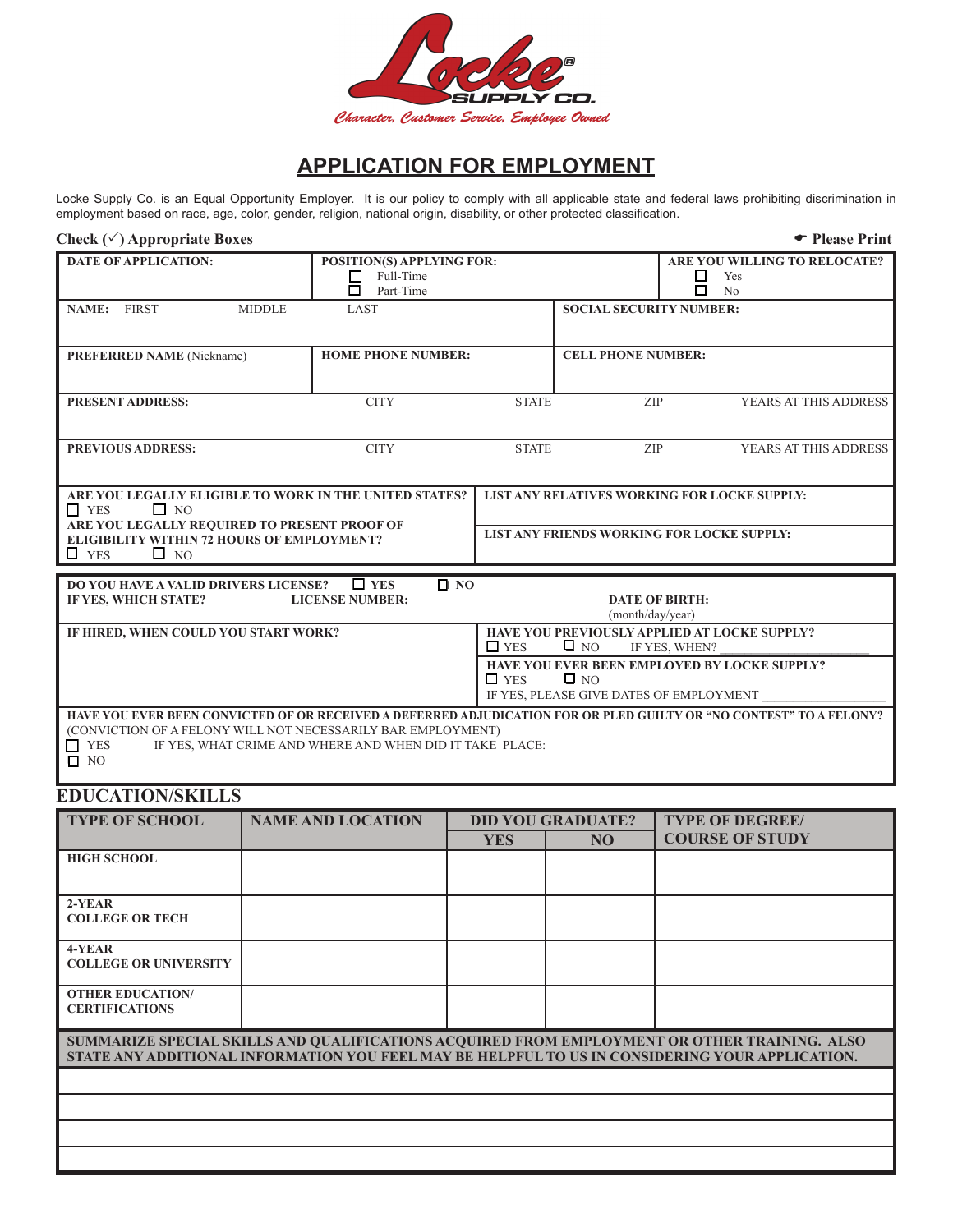## **EMPLOYMENT EXPERIENCE**

LIST LAST EMPLOYER FIRST, INCLUDE MILITARY EXPERIENCE AND EXPLAIN ANY UNEMPLOYMENT OVER 30 DAYS (PLEASE **DO NOT** REFERENCE RESUME).

| <b>PERIOD OF UNEMPLOYMENT:</b><br>FROM:<br>TO: |                                            | <b>HOW DID YOU SPEND THIS TIME?</b> |                     |                                      |                           |  |
|------------------------------------------------|--------------------------------------------|-------------------------------------|---------------------|--------------------------------------|---------------------------|--|
| EMPLOYER'S NAME:                               |                                            |                                     | DATES OF EMPLOYMENT |                                      | <b>TITLE/DUTIES</b>       |  |
|                                                |                                            | <b>MONTH</b>                        | <b>YEAR</b>         | <b>EARNINGS</b>                      |                           |  |
| ADDRESS:                                       | <b>FROM</b>                                |                                     |                     | \$<br><b>PER</b>                     |                           |  |
| <b>TELEPHONE NUMBER:</b>                       | <b>TO</b>                                  |                                     |                     | \$<br><b>PER</b>                     | <b>REASON FOR LEAVING</b> |  |
| PERSON TO CONTACT:                             |                                            |                                     |                     | NAME OF IMMEDIATE SUPERVISOR?        |                           |  |
| <b>PERIOD OF UNEMPLOYMENT:</b><br>FROM:<br>TO: |                                            |                                     |                     | <b>HOW DID YOU SPEND THIS TIME?</b>  |                           |  |
| EMPLOYER'S NAME:                               | <b>TITLE/DUTIES</b><br>DATES OF EMPLOYMENT |                                     |                     |                                      |                           |  |
|                                                |                                            | <b>MONTH</b>                        | <b>YEAR</b>         | <b>EARNINGS</b>                      |                           |  |
| ADDRESS:                                       | <b>FROM</b>                                |                                     |                     | \$<br><b>PER</b>                     |                           |  |
| <b>TELEPHONE NUMBER:</b>                       | <b>TO</b>                                  |                                     |                     | \$<br><b>PER</b>                     | <b>REASON FOR LEAVING</b> |  |
| PERSON TO CONTACT:                             |                                            |                                     |                     | NAME OF IMMEDIATE SUPERVISOR?        |                           |  |
| <b>PERIOD OF UNEMPLOYMENT:</b><br>FROM:<br>TO: |                                            |                                     |                     | <b>HOW DID YOU SPEND THIS TIME?</b>  |                           |  |
| <b>EMPLOYER'S NAME:</b>                        |                                            |                                     | DATES OF EMPLOYMENT |                                      | <b>TITLE/DUTIES</b>       |  |
|                                                |                                            | <b>MONTH</b>                        | <b>YEAR</b>         | <b>EARNINGS</b>                      |                           |  |
| ADDRESS:                                       | <b>FROM</b>                                |                                     |                     | $\mathbb{S}$<br><b>PER</b>           |                           |  |
| TELEPHONE NUMBER:                              | <b>TO</b>                                  |                                     |                     | \$<br><b>PER</b>                     | <b>REASON FOR LEAVING</b> |  |
| PERSON TO CONTACT:                             |                                            |                                     |                     | <b>NAME OF IMMEDIATE SUPERVISOR?</b> |                           |  |

## **REFERENCES**

LIST BELOW THREE REFERENCES WHO ARE NOT RELATIVES AND OVER THE AGE OF 21 WHOM HAVE KNOWN YOU FOR 5 YEARS OR MORE.

| <b>NAME</b> | <b>OCCUPATION</b> | <b>ADDRESS</b> | <b>DAYTIME TELEPHONE #</b> |
|-------------|-------------------|----------------|----------------------------|
|             |                   |                |                            |
|             |                   |                |                            |
|             |                   |                |                            |
|             |                   |                |                            |
|             |                   |                |                            |
|             |                   |                |                            |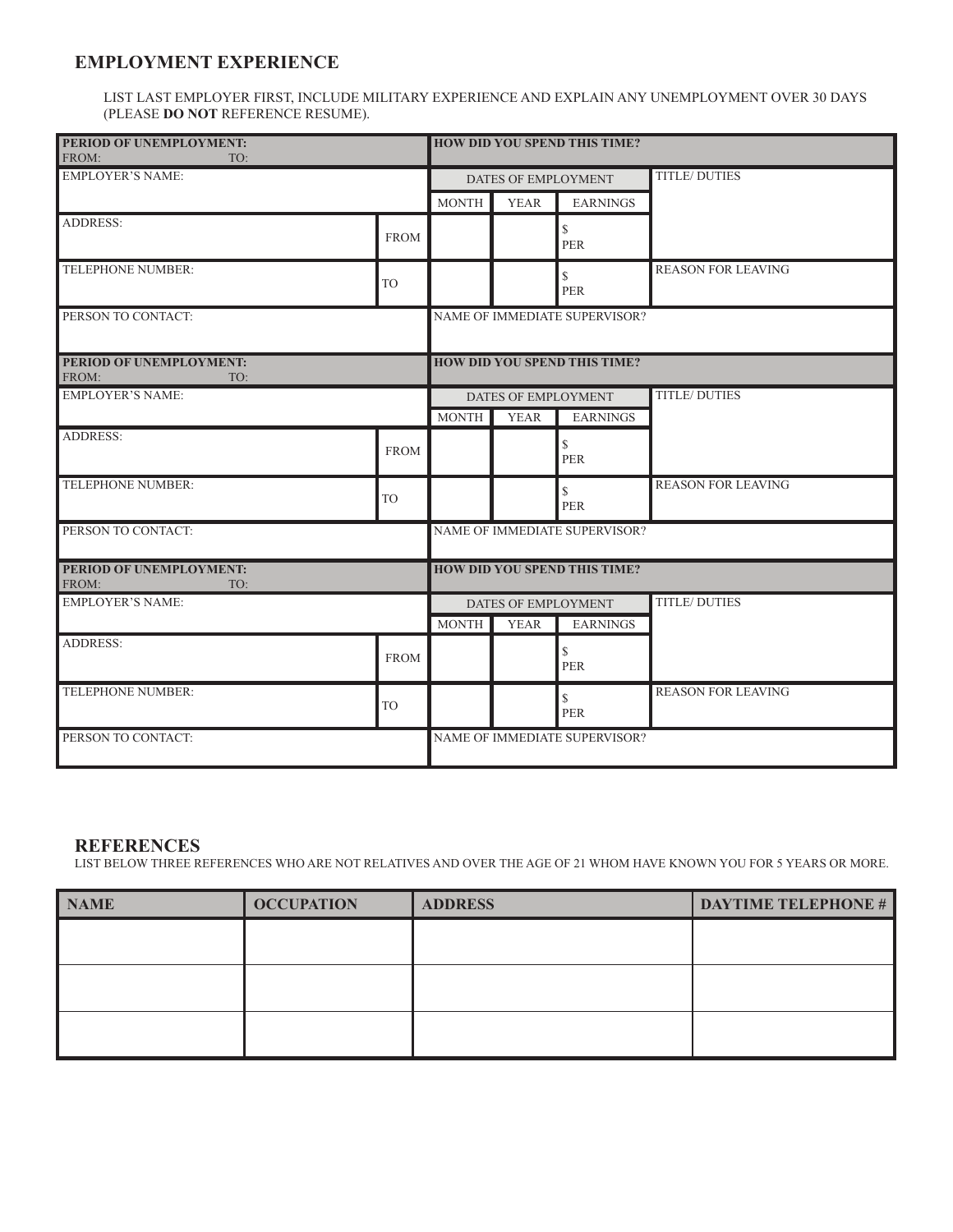## **APPLICANT'S STATEMENT AND ACKNOWLEDGEMENT**

**DIRECTIONS: Read the following Statement and Acknowledgement carefully before you sign this application. If you have questions or need assistance in reading or understanding this Statement and Acknowledgement, please ask the human resources representative assisting with your application.**

- 1. I certify that the information contained in this application is correct the best of my knowledge, and understand that intentional falsification of this application in any detail is grounds for disqualification from any further consideration for or dismissal from employment. I authorize the Company or its designee to investigate all statements and references in this application and release the Company and its agents from any and all liability resulting from such investigation. This includes that authorization for the Company to contact my present and past employers (if checked above) to obtain reference information and to conduct other inquiries into my background. I agree to execute any additional authorizations or consent forms, which may be required for such inquiries to be done.
- 2. In the event that Locke Supply Co. offers a position of employment to me, I agree to conform to the rules and regulations of the Company, and I understand that, if I am employed, my status will be that of an employee-at-will. I further understand that, as an employee-at-will, my employment and compensation can be terminated, with or without cause, at any time, at the option of either the Company or myself. I further understand that no one with the Company is authorized to enter into an oral agreement for employment for any specified period of time or on any other basis than employment-atwill. I understand that any agreement contrary to the foregoing must be in writing and signed by both an authorized officer of the Company and myself.
- 3. I understand that I will be requested to take a post-offer drug and/or alcohol test and that my commencement of employment will be continent on passing that test. I understand that if the drug test is initially positive, I will be allowed an opportunity to discuss the results with the Company's Medical Review Officer before the test results are reported to the Company; however, a positive test confirmed by the Medical Review Officer will result in withdrawal of any job offer.
- 4. I further authorize Locke Supply Co. to request a copy of my driving record. I realize two or more moving violations will disqualify me for employment in the branches.

**I acknowledge that I have read, or had read to me, the Statement and Acknowledgement above, that I have had any questions about the above information answered and that I understand it.**

 $\_$  ,  $\_$  ,  $\_$  ,  $\_$  ,  $\_$  ,  $\_$  ,  $\_$  ,  $\_$  ,  $\_$  ,  $\_$  ,  $\_$  ,  $\_$  ,  $\_$  ,  $\_$  ,  $\_$  ,  $\_$  ,  $\_$  ,  $\_$  ,  $\_$  ,  $\_$  ,  $\_$  ,  $\_$  ,  $\_$  ,  $\_$  ,  $\_$  ,  $\_$  ,  $\_$  ,  $\_$  ,  $\_$  ,  $\_$  ,  $\_$  ,  $\_$  ,  $\_$  ,  $\_$  ,  $\_$  ,  $\_$  ,  $\_$  , APPLICANT'S NAME (PRINT) APPLICANT'S SIGNATURE DATE  $\_$  ,  $\_$  ,  $\_$  ,  $\_$  ,  $\_$  ,  $\_$  ,  $\_$  ,  $\_$  ,  $\_$  ,  $\_$  ,  $\_$  ,  $\_$  ,  $\_$  ,  $\_$  ,  $\_$  ,  $\_$  ,  $\_$  ,  $\_$  ,  $\_$  ,  $\_$  ,  $\_$  ,  $\_$  ,  $\_$  ,  $\_$  ,  $\_$  ,  $\_$  ,  $\_$  ,  $\_$  ,  $\_$  ,  $\_$  ,  $\_$  ,  $\_$  ,  $\_$  ,  $\_$  ,  $\_$  ,  $\_$  ,  $\_$  , BRANCH NUMBER WITNESS - BRANCH MANAGER'S SIGNATURE DATE